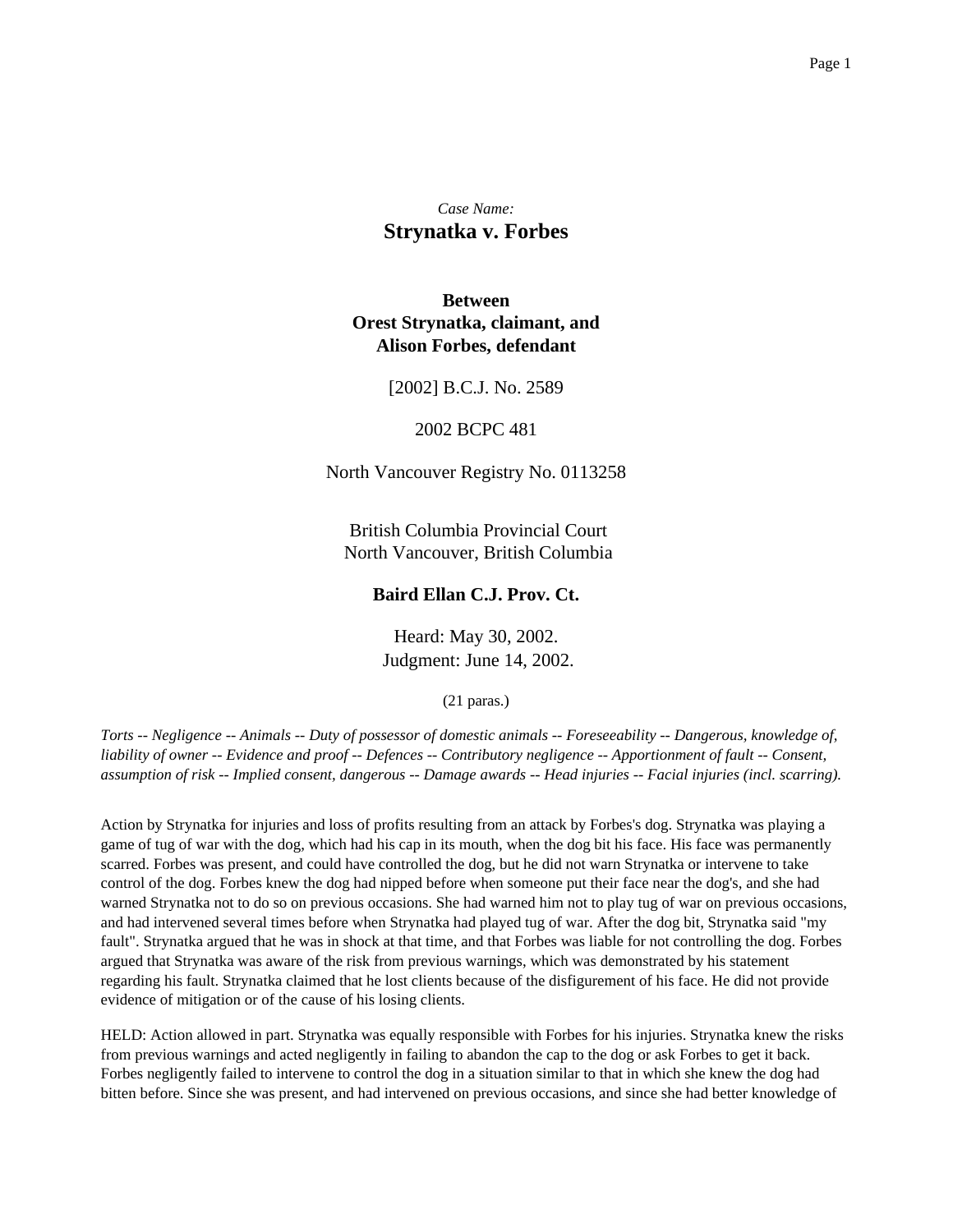the dog's propensities, she was not absolved of responsibility by the doctrine of volenti non fit injuria. As Strynatka failed to prove the cause of his loss of clients, his claim for lost profits was dismissed. Damages for the bite were assessed at \$2,500.

### **Counsel:**

Orest Strynatka, appeared in person. M. Pongracic-Speier, for the defendant.

#### REASONS FOR JUDGMENT

### BAIRD ELLAN C.J. PROV. CT.:--

Introduction

**1** On April 21, 1999, while the claimant, Orest Strynatka, and the defendant, Alison Forbes, were out for a walk, Ms. Forbes's dog bit Mr. Strynatka on the face, causing a wound that required 25 stitches. Mr. Strynatka seeks damages for pain and suffering and loss of income. The issues are whether the doctrine of scienter applies, whether the defendant was negligent, and whether the claimant assumed the risk or was also negligent. Put more simply, was the defendant aware that her dog was a hazard to the claimant, did she fail to prevent it from harming him, and did the claimant knowingly put himself at risk of being bitten?

Evidence

**2** The evidence led by the claimant amply establishes that he suffered a substantial and debilitating injury, which has caused him continuing discomfort, embarrassment and a lingering fear of dogs. The scar has faded considerably, but is still visible close up, such that friends who have not seen him since the injury have expressed alarm.

**3** Mr. Strynatka described the incident as follows. Following a dinner party at Ms. Forbes's place, Mr. Strynatka, another guest, Ms. Heath, and Ms. Forbes went for a walk with Ms. Forbes's dog, Max, a border collie. Mr. Strynatka stated that he had been playing fetch with Max, but ended the game. Max did not want to quit, and jumped up to grab Mr. Strynatka's baseball cap from his hand. Mr. Strynatka said "no" and attempted to retrieve the cap. The next thing he knew, he was bitten. Later in his evidence, Mr. Strynatka elaborated, stating he had once retrieved the cap from the dog, but that it had grabbed the cap again. Mr. Strynatka then bent toward the dog to pull with both hands on the cap in its mouth, and as he pulled back, the dog came up and bit his face.

**4** Mr. Strynatka had known Max from puppyhood, and described him as an active well-trained dog. He was surprised by the incident. He recalled that Ms. Forbes had warned him previously that Max had nipped someone, but did not remember the details of that conversation. He said she had told him, "Do not get your face close to this dog, it will nip." He thought that might have been as much as a year before the incident.

**5** On cross-examination, Mr. Strynatka agreed that he liked to play tug of war with the dog, and that he had been asked not to by Ms. Forbes. He also agreed that he had been asked not to hug or kiss the dog or blow in its face, and observed that it would growl if someone tried to do this, though it was all right to pat it on the head. Max had never tried to bite him before. Mr. Strynatka did not dispute that he had been told repeatedly in the past not to hug or kiss the dog, blow in its face, or play tug of war with it. He noted that the dog usually insisted that he play with it. Mr. Strynatka also agreed that following the incident, he exclaimed, "my fault, my fault," but commented that he must have been in shock.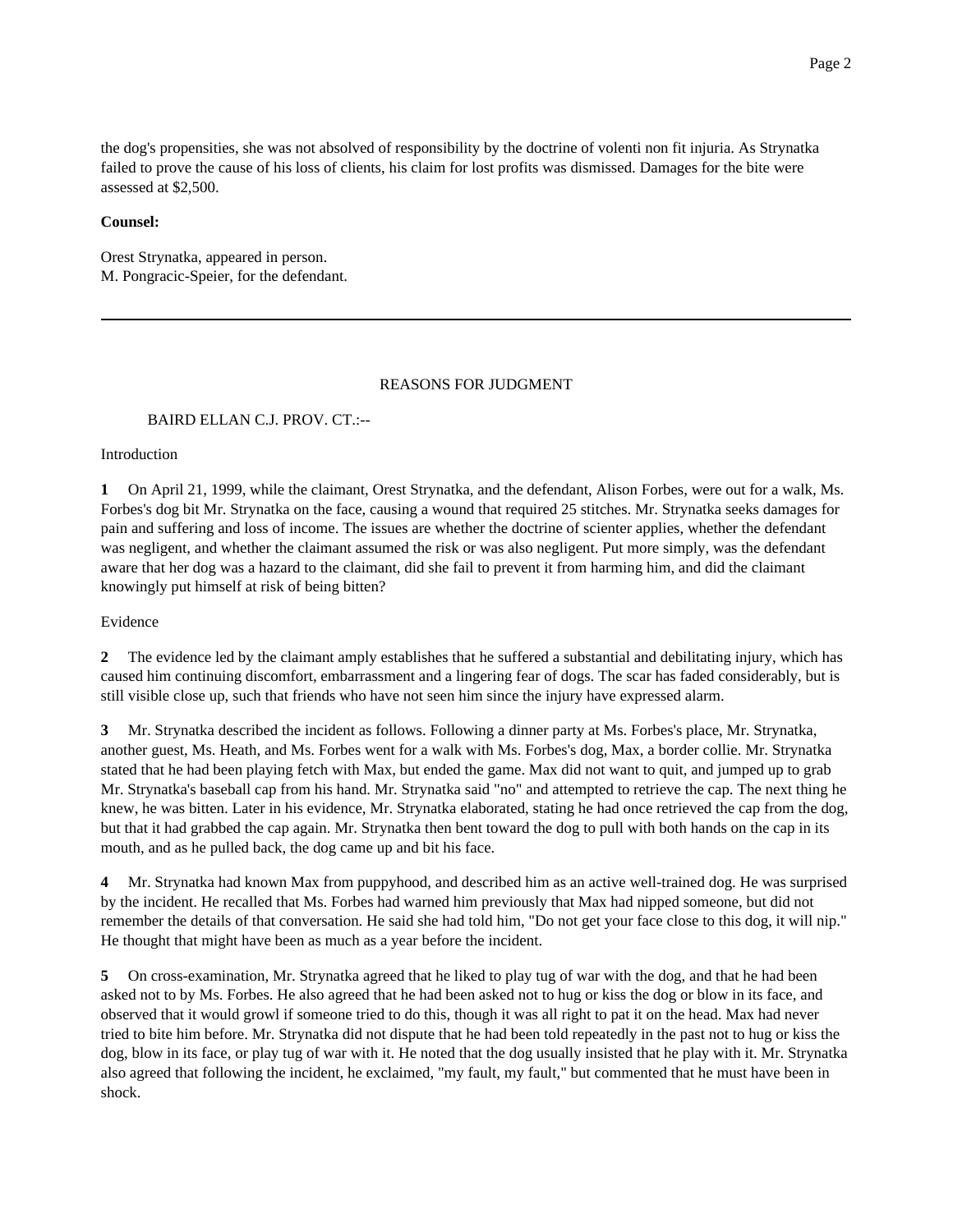**6** Ms. Forbes testified that Max, who was now 8, had been trained extensively and responded well to hand, voice and whistle commands. She said he had no tendency to bite, and that Mr. Strynatka tended to tease the dog, frequently trying to hug and kiss it. She would ask him not to, explaining that he was not a hugging and kissing dog. In cross-examination she stated that dogs were not meant to be hugged or kissed, but then qualified that: "Working dogs are not meant to be hugged and kissed." She said she did not like Max to play tug of war, because in training she had learned that it sets the dog on an equal level to the person. Max was not allowed to play in the house or be in the kitchen.

**7** After dinner, Ms. Forbes recalled, they had gone for a walk, and Mr. Strynatka had gone to get his ball cap out of the car. He began to play tug of war with Max, with his cap, in a crouched position. Ms. Forbes did not remember having said anything to Mr. Strynatka about his behaviour with the dog on this occasion, but noted she had told him many times before not to tease or play tug of war with him. Ms. Forbes did not actually see the incident, but surmised that Mr. Strynatka was continuing in this activity of playing tug of war with the dog, as he was 3 to 4 feet behind her, when she last saw him, still playing with the dog, just before she heard him exclaim.

**8** When asked about the conversation Mr. Strynatka related about Max nipping on a prior occasion, Ms. Forbes recalled a prior incident of aggression, when a child had tried to eat out of Max's bowl, but said there had been no "physical interaction," and noted that Max was only 4 or 5 months old at the time.

**9** Ms. Heath testified that she also had observed Mr. Strynatka playing tug of war with his cap, and described him as having held the cap close in front of his face and then pulled the cap away. She and Ms. Forbes were then walking ahead when they heard Mr. Strynatka exclaim. She also recalled Ms. Forbes having to ask Mr. Strynatka before dinner to stop blowing in the dog's face. She had herself been told by Ms. Forbes that Max was not a "huggy" dog and did not like people to get close to his face. She had since found him to be a responsive, intelligent and well-behaved animal.

### Analysis

**10** The cases cited before me establish that in order to find a dog owner liable for a dog bite, the owner must have known of the dog's propensity to behave in that fashion, before the incident. It is not necessary that the dog has previously exhibited the precise behaviour, but that its tendency toward this type of behaviour must have been previously perceived by the owner (see below).

**11** The evidence in this case establishes that Ms. Forbes knew Max posed a hazard to people's faces if they placed them near him. She regularly warned people not to do so, and there can be no other reason for her to have done this than that she was concerned that he might cause them harm.

**12** Further, I accept Mr. Strynatka's version of the prior conversation in which Ms. Forbes warned him of Max's propensity, to the effect that there had been an incident in which Max had nipped someone. This is more plausible as an explanation of Ms. Forbes's habit of warning people not to put their faces near Max than her own explanation that dogs are not meant to be hugged and kissed. Ms. Forbes's behaviour in this respect is more consistent with a concern that Max might become aggressive if provoked by excessive teasing or close attention than with a concern that such actions might interfere with his discipline or training.

**13** The law as most recently expressed in Janota-Szowska v. Lewis, Holtzman & Holtzman, [1997] B.C.J. No. 2053, is that if it is established on the evidence that to the defendant's knowledge, the dog had "manifested a trait to do that type of harm," even if it has not actually done the particular type of harm, the doctrine of scienter applies. Here, as I have stated, the defendant's conduct establishes such knowledge on her part.

**14** The doctrine of scienter places upon the owner who is aware of a propensity an absolute duty to prevent it from fulfilling that propensity. However, that duty would appear to be met where the dog is properly restrained, or the injured party is properly warned of the hazard or interferes with the animal: Hall v. Sorley and Sorley (1980), 23 B.C.L.R. 281.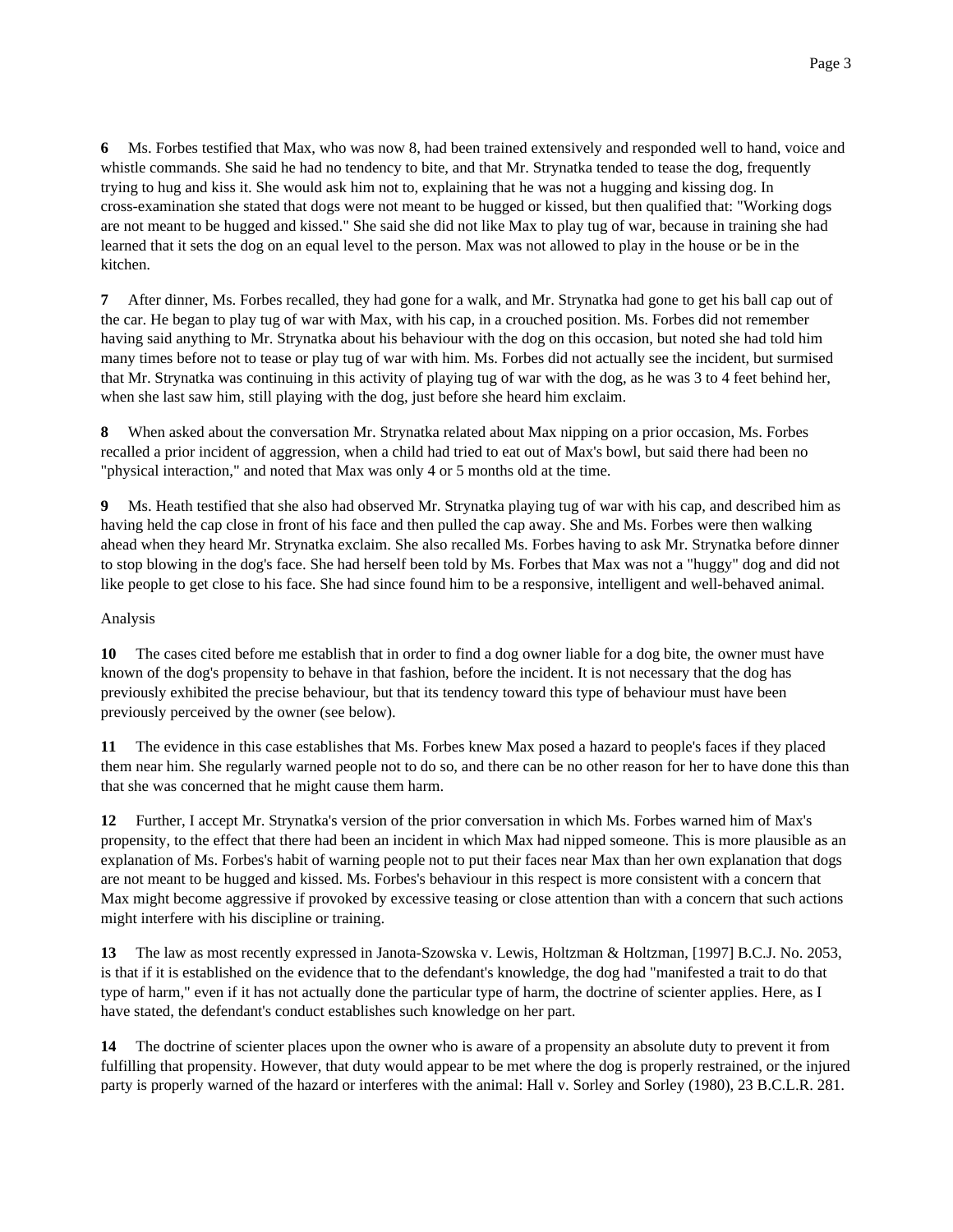**15** In this case, it is clear that the claimant had been warned and was aware of the risk posed by putting his face near the dog. In addition, this was not an unrestrained animal in the classic sense: it was under the supervision and control of its owner. Further, on any view of the evidence, it was a combination of the defendant's actions and the dog's propensity that created the hazard. I agree with Ms. Pongracic-Speier's submission that the issue in these circumstances is reduced to an assessment of negligence, and whether the doctrine of volenti non fit injuria applies.

**16** Negligence exists where the owner knew or ought to have known of the risk of injury and failed to take reasonable care to prevent it: Janota-Szowska v. Lewis, Holtzman & Holtzman. I have found that Ms. Forbes knew of the risk that Max would cause injury if provoked. I also find that she also observed Mr. Strynatka engaging in behaviour she knew was likely to provoke the dog, and failed to warn him or attempt to restrain her dog. Max was on the evidence a responsive dog who was capable of restraint, and Ms. Forbes was sufficiently concerned by games of tug of war on prior occasions to warn Mr. Strynatka or restrain and remove the dog. On this occasion she declined or failed to intervene, stating that he had been previously warned, though the evidence is clear that she perceived his behaviour as creating a risk and Max would likely have ceased his aggression if she had done so. I find Ms. Forbes was negligent in that she perceived the risk, had an opportunity to prevent it, and failed to take reasonable care to do so.

**17** As regards the doctrine of volenti non fit injuria, or assumption of the risk, the case law establishes that it applies "where there can truly be said to be an understanding on the part of both parties that the defendant assumed no responsibility to take due care for the safety of the plaintiff and that the plaintiff did not expect him [or her] to." Dube v. Labar, [1986] 1 S.C.R. 649, at para. 6. In this case, while the claimant had been warned about the behaviour in question, that is, provoking the dog to behave in an aggressive fashion or putting his face near it, the presence of the defendant and her prior history of intervening when she perceived the claimant's actions to be excessive, and her better knowledge of the inherent risk in the type of behaviour she observed, in my view negate the argument that the claimant absolved her from responsibility for Max's behaviour. She, being the owner of the dog, was the person in a position to perceive the likely consequences of the activity and to control it, and Mr. Strynatka cannot be said to have had full knowledge of those consequences or to have fully assumed the risk of harm so as to negate liability on the part of the defendant.

**18** The final question is whether the claimant was also negligent? In my view he clearly was. Whether he was playing tug of war or attempting to retrieve his cap is immaterial, since he had the opportunity to withdraw from the engagement with the dog before he was bitten. On his own evidence, he had retrieved the cap once, and the dog had again taken it from him. He persisted in attempting to retrieve it a second time and putting himself in a place of risk, bending near the dog, when his prior knowledge suggested that the dog would take this as a game and that this type of activity with the dog was unwise. He continued challenging the dog, rather than abandoning the cap or asking Ms. Forbes to intervene. His exclamation, that it was his fault, constitutes a recognition of the risk he had created. In all the circumstances, I find that the claimant was equally at fault.

### General Damages

**19** Assessments of general damages for dog bites resulting in permanent scarring range on the case law from about \$1000 to \$5000. Cases involving children tend to be a bit higher than those involving adults, presumably on the theory that children are less able to overcome the trauma of a dog bite. In Mr. Strynatka's case, the scarring is relatively faint, and the lingering fear he experiences is undoubtedly less extreme than where a small child is involved and the attack is unprovoked. In all the circumstances, I assess general damages at \$2500, of which half will be the responsibility of the defendant.

### Loss of Income

**20** Mr. Strynatka asserts that his income was lower in the years following the incident than it was in those preceding it. Whether or not a downward trend is shown on the evidence, there are several problems with proof of this loss. Firstly, there were other factors brought to light that could have affected Mr. Strynatka's client base. Secondly, there was no objective evidence led to show that any clients were in fact deterred by his appearance. Thirdly, he has a duty to